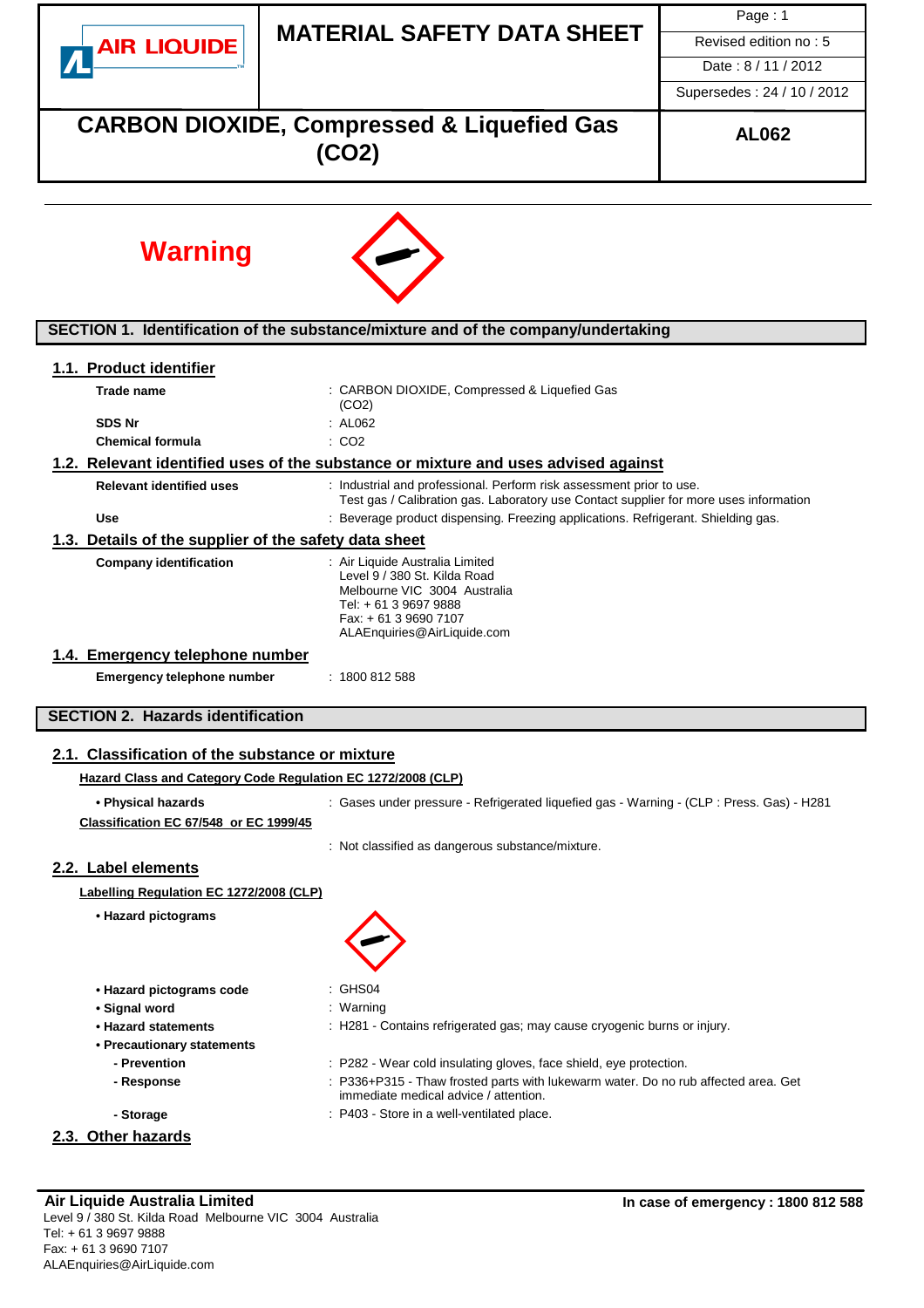|                    |                                   | Page: $2$             |
|--------------------|-----------------------------------|-----------------------|
| <b>AIR LIQUIDE</b> | <b>MATERIAL SAFETY DATA SHEET</b> | Revised edition no: 5 |
|                    |                                   | Date: 8/11/2012       |

# **CARBON DIOXIDE, Compressed & Liquefied Gas (CO2)**

Supersedes : 24 / 10 / 2012

### **SECTION 2. Hazards identification (continued)**

: None.

### **SECTION 3. Composition/information on ingredients**

### **3.1. Substance / 3.2. Mixture**

**Substance.**

| Substance name | Contents   | <b>CAS No</b> | EC No     | Annex No | <b>Classification</b>                                  |  |
|----------------|------------|---------------|-----------|----------|--------------------------------------------------------|--|
| Carbon dioxide | 100 %<br>. | 124-38-9      | 204-696-9 | -----    | Not classified (DSD/DPD)                               |  |
|                |            |               |           |          | -----------------------------------<br>Liq. Gas (H280) |  |
|                |            |               |           |          |                                                        |  |

Contains no other components or impurities which will influence the classification of the product.

\* 1: Listed in Annex IV / V REACH, exempted from registration.

\* 2: Registration deadline not expired.

\* 3: Registration not required: Substance manufactured or imported < 1t/y

Full text of R-phrases see chapter 16. Full text of H-statements see chapter 16

## **SECTION 4. First aid measures**

#### **4.1. Description of first aid measures**

| : In high concentrations may cause asphyxiation. Symptoms may include loss of mobility/<br>consciousness. Victim may not be aware of asphyxiation.<br>Low concentrations of CO2 cause increased respiration and headache.<br>Remove victim to uncontaminated area wearing self contained breathing apparatus. Keep<br>victim warm and rested. Call a doctor. Apply artificial respiration if breathing stopped. |
|-----------------------------------------------------------------------------------------------------------------------------------------------------------------------------------------------------------------------------------------------------------------------------------------------------------------------------------------------------------------------------------------------------------------|
| : Immediately flush eyes thoroughly with water for at least 15 minutes.<br>In case of frostbite spray with water for at least 15 minutes. Apply a sterile dressing. Obtain<br>medical assistance.                                                                                                                                                                                                               |
| : Adverse effects not expected from this product.                                                                                                                                                                                                                                                                                                                                                               |
| : Adverse effects not expected from this product.                                                                                                                                                                                                                                                                                                                                                               |
| : Not expected to present a significant ingestion hazard under anticipated conditions of normal<br>use.                                                                                                                                                                                                                                                                                                         |
|                                                                                                                                                                                                                                                                                                                                                                                                                 |

#### **4.2. Most important symptoms and effects, both acute and delayed**

: Refer to section 11.

#### **4.3. Indication of any immediate medical attention and special treatment needed**

: None.

# **SECTION 5. Fire-fighting measures**

### **5.1. Extinguishing media**

| <b>Extinguishing media</b>                                 |                                                                                                                                                                                                                                                                                                         |
|------------------------------------------------------------|---------------------------------------------------------------------------------------------------------------------------------------------------------------------------------------------------------------------------------------------------------------------------------------------------------|
| - Suitable extinguishing media                             | : All known extinguishants can be used.                                                                                                                                                                                                                                                                 |
| 5.2. Special hazards arising from the substance or mixture |                                                                                                                                                                                                                                                                                                         |
| <b>Specific hazards</b>                                    | : Exposure to fire may cause containers to rupture/explode.                                                                                                                                                                                                                                             |
| Hazardous combustion products                              | : None.                                                                                                                                                                                                                                                                                                 |
| 5.3. Advice for fire-fighters                              |                                                                                                                                                                                                                                                                                                         |
| <b>Specific methods</b>                                    | : Coordinate fire measure to the surrounding fire. Cool endangered containers with water spray<br>jet from a protected position. Do not empty contaminated fire water into drains.<br>If possible, stop flow of product.<br>Move away from the container and cool with water from a protected position. |

If leaking do not spray water onto container. Water surrounding area (from protected position) to contain fire.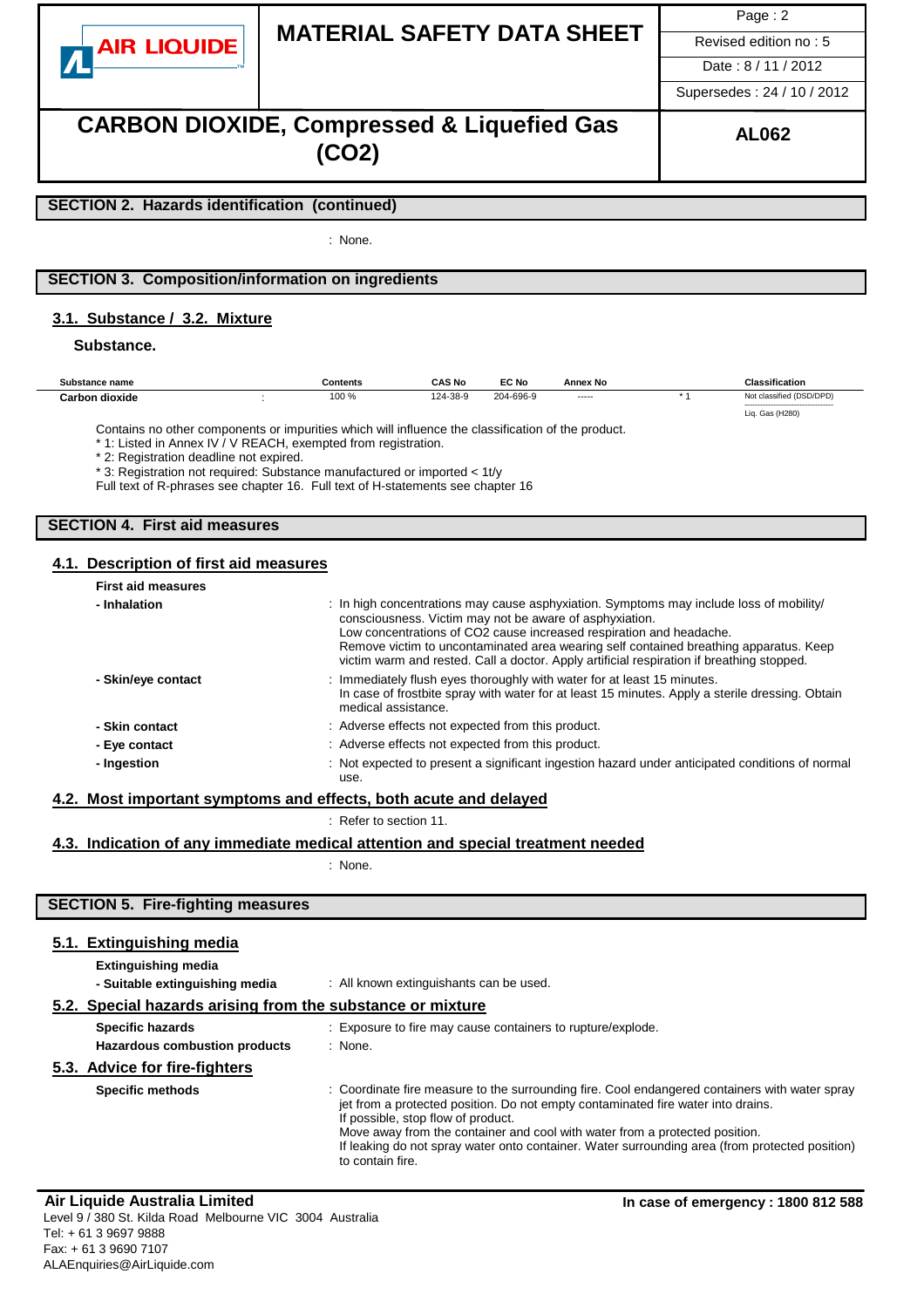|                                                               |                                                                                                                                                                                                                                                                                                                                                                                                                                                                                                                                                                                                                                                                                                                                                                                        | Page: 3                    |  |  |  |
|---------------------------------------------------------------|----------------------------------------------------------------------------------------------------------------------------------------------------------------------------------------------------------------------------------------------------------------------------------------------------------------------------------------------------------------------------------------------------------------------------------------------------------------------------------------------------------------------------------------------------------------------------------------------------------------------------------------------------------------------------------------------------------------------------------------------------------------------------------------|----------------------------|--|--|--|
| <b>AIR LIQUIDE</b>                                            | <b>MATERIAL SAFETY DATA SHEET</b>                                                                                                                                                                                                                                                                                                                                                                                                                                                                                                                                                                                                                                                                                                                                                      | Revised edition no: 5      |  |  |  |
|                                                               |                                                                                                                                                                                                                                                                                                                                                                                                                                                                                                                                                                                                                                                                                                                                                                                        | Date: 8/11/2012            |  |  |  |
|                                                               |                                                                                                                                                                                                                                                                                                                                                                                                                                                                                                                                                                                                                                                                                                                                                                                        | Supersedes: 24 / 10 / 2012 |  |  |  |
|                                                               | <b>CARBON DIOXIDE, Compressed &amp; Liquefied Gas</b><br><b>AL062</b><br>(CO2)                                                                                                                                                                                                                                                                                                                                                                                                                                                                                                                                                                                                                                                                                                         |                            |  |  |  |
| <b>SECTION 5. Fire-fighting measures (continued)</b>          |                                                                                                                                                                                                                                                                                                                                                                                                                                                                                                                                                                                                                                                                                                                                                                                        |                            |  |  |  |
|                                                               |                                                                                                                                                                                                                                                                                                                                                                                                                                                                                                                                                                                                                                                                                                                                                                                        |                            |  |  |  |
| Special protective equipment for fire<br>fighters             | : In confined space use self-contained breathing apparatus.                                                                                                                                                                                                                                                                                                                                                                                                                                                                                                                                                                                                                                                                                                                            |                            |  |  |  |
| <b>Flammable class</b>                                        | : Non flammable.                                                                                                                                                                                                                                                                                                                                                                                                                                                                                                                                                                                                                                                                                                                                                                       |                            |  |  |  |
| <b>SECTION 6. Accidental release measures</b>                 |                                                                                                                                                                                                                                                                                                                                                                                                                                                                                                                                                                                                                                                                                                                                                                                        |                            |  |  |  |
|                                                               | 6.1. Personal precautions, protective equipment and emergency procedures                                                                                                                                                                                                                                                                                                                                                                                                                                                                                                                                                                                                                                                                                                               |                            |  |  |  |
|                                                               | : Try to stop release.                                                                                                                                                                                                                                                                                                                                                                                                                                                                                                                                                                                                                                                                                                                                                                 |                            |  |  |  |
| <b>Personal precautions</b>                                   | : Evacuate area.<br>Use protective clothing.<br>Wear self-contained breathing apparatus when entering area unless atmosphere is proved to<br>be safe.<br>Ensure adequate air ventilation.                                                                                                                                                                                                                                                                                                                                                                                                                                                                                                                                                                                              |                            |  |  |  |
| 6.2. Environmental precautions                                |                                                                                                                                                                                                                                                                                                                                                                                                                                                                                                                                                                                                                                                                                                                                                                                        |                            |  |  |  |
|                                                               | $:$ None.<br>: Try to stop release.<br>Prevent from entering sewers, basements and workpits, or any place where its accumulation<br>can be dangerous.                                                                                                                                                                                                                                                                                                                                                                                                                                                                                                                                                                                                                                  |                            |  |  |  |
|                                                               | 6.3. Methods and material for containment and cleaning up                                                                                                                                                                                                                                                                                                                                                                                                                                                                                                                                                                                                                                                                                                                              |                            |  |  |  |
| Clean up methods                                              | : None.<br>: Ventilate area.                                                                                                                                                                                                                                                                                                                                                                                                                                                                                                                                                                                                                                                                                                                                                           |                            |  |  |  |
| 6.4. Reference to other sections                              |                                                                                                                                                                                                                                                                                                                                                                                                                                                                                                                                                                                                                                                                                                                                                                                        |                            |  |  |  |
|                                                               | : See also sections 8 and 13.                                                                                                                                                                                                                                                                                                                                                                                                                                                                                                                                                                                                                                                                                                                                                          |                            |  |  |  |
| <b>SECTION 7. Handling and storage</b>                        |                                                                                                                                                                                                                                                                                                                                                                                                                                                                                                                                                                                                                                                                                                                                                                                        |                            |  |  |  |
|                                                               |                                                                                                                                                                                                                                                                                                                                                                                                                                                                                                                                                                                                                                                                                                                                                                                        |                            |  |  |  |
| 7.1. Precautions for safe handling<br>Safe use of the product | : Use only properly specified equipment which is suitable for this product, its supply pressure                                                                                                                                                                                                                                                                                                                                                                                                                                                                                                                                                                                                                                                                                        |                            |  |  |  |
|                                                               | and temperature. Contact your gas supplier if in doubt.<br>Only experienced and properly instructed persons should handle gases under pressure.<br>The product must be handled in accordance with good industrial hygiene and safety<br>procedures.<br>Do not smoke while handling product.<br>Ensure the complete gas system was (or is regularily) checked for leaks before use.                                                                                                                                                                                                                                                                                                                                                                                                     |                            |  |  |  |
| Safe handling of the gas receptacle                           | : Refer to supplier's container handling instructions.<br>Do not allow backfeed into the container.<br>Protect cylinders from physical damage; do not drag, roll, slide or drop.                                                                                                                                                                                                                                                                                                                                                                                                                                                                                                                                                                                                       |                            |  |  |  |
|                                                               | When moving cylinders, even for short distances, use a cart (trolley, hand truck, etc.)<br>designed to transport cylinders.<br>Leave valve protection caps in place until the container has been secured against either a wall<br>or bench or placed in a container stand and is ready for use.<br>If user experiences any difficulty operating cylinder valve discontinue use and contact<br>supplier.<br>Never attempt to repair or modify container valves or safety relief devices.<br>Damaged valves should be reported immediately to the supplier.<br>Keep container valve outlets clean and free from contaminates particularly oil and water.<br>Replace valve outlet caps or plugs and container caps where supplied as soon as container is<br>disconnected from equipment. |                            |  |  |  |
| General                                                       | Close container valve after each use and when empty, even if still connected to equipment.<br>Never attempt to transfer gases from one cylinder/container to another.<br>Never use direct flame or electrical heating devices to raise the pressure of a container.<br>Do not remove or deface labels provided by the supplier for the identification of the cylinder<br>contents.<br>Containers, which contain or have contained flammable or explosive substances, must not be<br>inerted with liquid carbon dioxide. Potential production of solid CO2 particles must be ruled<br>out. In order to rule out potential electrostatic discharge production, the system must be<br>adequately grounded.                                                                                |                            |  |  |  |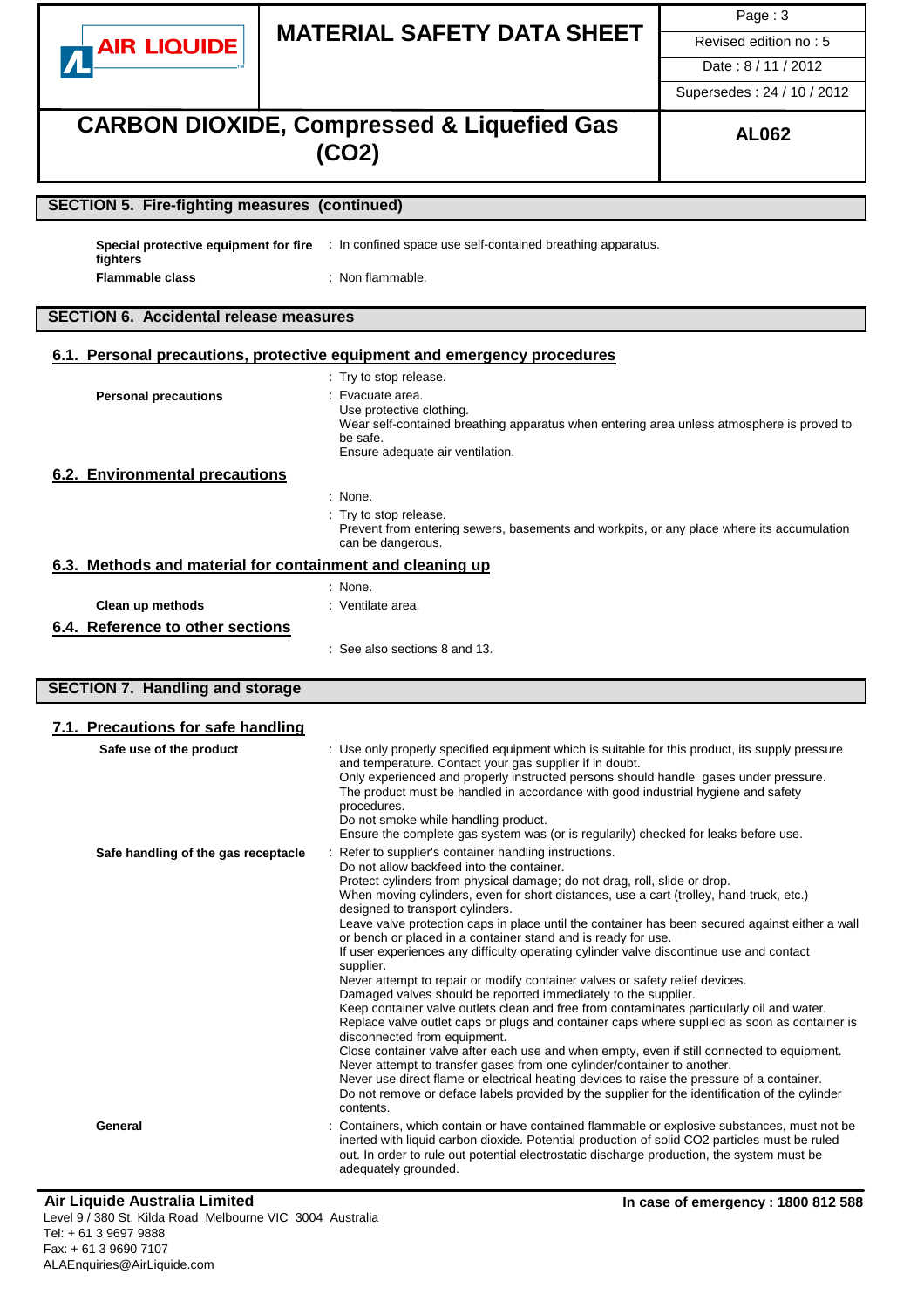|                                                         |                                                                                                                                                                                                                                                                                                                                                                                                                                                                                                                                                                                                                                                                                      | Page: 4                    |  |  |  |
|---------------------------------------------------------|--------------------------------------------------------------------------------------------------------------------------------------------------------------------------------------------------------------------------------------------------------------------------------------------------------------------------------------------------------------------------------------------------------------------------------------------------------------------------------------------------------------------------------------------------------------------------------------------------------------------------------------------------------------------------------------|----------------------------|--|--|--|
| <b>AIR LIQUIDE</b>                                      | <b>MATERIAL SAFETY DATA SHEET</b>                                                                                                                                                                                                                                                                                                                                                                                                                                                                                                                                                                                                                                                    | Revised edition no: 5      |  |  |  |
|                                                         |                                                                                                                                                                                                                                                                                                                                                                                                                                                                                                                                                                                                                                                                                      | Date: 8/11/2012            |  |  |  |
|                                                         |                                                                                                                                                                                                                                                                                                                                                                                                                                                                                                                                                                                                                                                                                      | Supersedes: 24 / 10 / 2012 |  |  |  |
|                                                         | <b>CARBON DIOXIDE, Compressed &amp; Liquefied Gas</b><br><b>AL062</b><br>(CO2)                                                                                                                                                                                                                                                                                                                                                                                                                                                                                                                                                                                                       |                            |  |  |  |
| <b>SECTION 7. Handling and storage (continued)</b>      |                                                                                                                                                                                                                                                                                                                                                                                                                                                                                                                                                                                                                                                                                      |                            |  |  |  |
| <b>Handling</b>                                         | Suck back of water into the container must be prevented.<br>Do not allow backfeed into the container.<br>Use only properly specified equipment which is suitable for this product, its supply pressure<br>and temperature. Contact your gas supplier if in doubt.<br>Refer to supplier's container handling instructions.                                                                                                                                                                                                                                                                                                                                                            |                            |  |  |  |
|                                                         | 7.2. Conditions for safe storage, including any incompatibilities                                                                                                                                                                                                                                                                                                                                                                                                                                                                                                                                                                                                                    |                            |  |  |  |
| <b>Storage</b>                                          | : Keep away from combustible materials.<br>Keep container below 50℃ in a well ventilated plac e.<br>Observe all regulations and local requirements regarding storage of containers.<br>Containers should not be stored in conditions likely to encourage corrosion.<br>Containers should be stored in the vertical position and properly secured to prevent toppling.<br>Stored containers should be periodically checked for general condition and leakage.<br>Container valve quards or caps should be in place.<br>Store containers in location free from fire risk and away from sources of heat and ignition.<br>: Keep container below $50\degree$ in a well ventilated place. |                            |  |  |  |
| 7.3. Specific end use(s)                                |                                                                                                                                                                                                                                                                                                                                                                                                                                                                                                                                                                                                                                                                                      |                            |  |  |  |
|                                                         | : None.                                                                                                                                                                                                                                                                                                                                                                                                                                                                                                                                                                                                                                                                              |                            |  |  |  |
|                                                         |                                                                                                                                                                                                                                                                                                                                                                                                                                                                                                                                                                                                                                                                                      |                            |  |  |  |
| <b>SECTION 8. Exposure controls/personal protection</b> |                                                                                                                                                                                                                                                                                                                                                                                                                                                                                                                                                                                                                                                                                      |                            |  |  |  |
| 8.1. Control parameters                                 |                                                                                                                                                                                                                                                                                                                                                                                                                                                                                                                                                                                                                                                                                      |                            |  |  |  |
| <b>Occupational Exposure Limits</b>                     |                                                                                                                                                                                                                                                                                                                                                                                                                                                                                                                                                                                                                                                                                      |                            |  |  |  |
| <b>Carbon dioxide</b>                                   | : Value 8h (CZ) [mg/m3] : 9000<br>: ILV (EU) - 8 H - [mg/m <sup>3</sup> ] : 9000                                                                                                                                                                                                                                                                                                                                                                                                                                                                                                                                                                                                     |                            |  |  |  |
|                                                         | : ILV (EU) - 8 H - [ppm] : 5000                                                                                                                                                                                                                                                                                                                                                                                                                                                                                                                                                                                                                                                      |                            |  |  |  |
|                                                         | : TLV© - TWA [ppm] : 5000                                                                                                                                                                                                                                                                                                                                                                                                                                                                                                                                                                                                                                                            |                            |  |  |  |
|                                                         | : TLV© - STEL [ppm] : 30000                                                                                                                                                                                                                                                                                                                                                                                                                                                                                                                                                                                                                                                          |                            |  |  |  |
|                                                         | : AGW (8h) - Germany [mg/m <sup>3</sup> ] TRGS 900 : 9100                                                                                                                                                                                                                                                                                                                                                                                                                                                                                                                                                                                                                            |                            |  |  |  |
|                                                         | : AGW (8h) - Germany [ppm] TRGS 900 : 5000<br>: MAK (AU) Tagesmittelwert (ml/m <sup>3</sup> ) : 5000                                                                                                                                                                                                                                                                                                                                                                                                                                                                                                                                                                                 |                            |  |  |  |
|                                                         | : MAK (AU) Tagesmittelwert (mg/m <sup>3</sup> ) : 9000                                                                                                                                                                                                                                                                                                                                                                                                                                                                                                                                                                                                                               |                            |  |  |  |
|                                                         | : MAK (AU) Kurzzeitwerte (ml/m <sup>3</sup> ) : 10000                                                                                                                                                                                                                                                                                                                                                                                                                                                                                                                                                                                                                                |                            |  |  |  |
|                                                         | : MAK (AU) Kurzzeitwerte $(mg/m3)$ : 18000                                                                                                                                                                                                                                                                                                                                                                                                                                                                                                                                                                                                                                           |                            |  |  |  |
|                                                         | : VLA-ED - Spain [ppm] : 5000<br>: VLA-ED - Spain [mg/m3] : 9150                                                                                                                                                                                                                                                                                                                                                                                                                                                                                                                                                                                                                     |                            |  |  |  |
|                                                         | : VLA-EC - Spain [ppm] : 15000                                                                                                                                                                                                                                                                                                                                                                                                                                                                                                                                                                                                                                                       |                            |  |  |  |
|                                                         | : VLA-EC - Spain [mg/m3] : 27400                                                                                                                                                                                                                                                                                                                                                                                                                                                                                                                                                                                                                                                     |                            |  |  |  |
|                                                         | : NGV - [ppm] : 5000                                                                                                                                                                                                                                                                                                                                                                                                                                                                                                                                                                                                                                                                 |                            |  |  |  |
|                                                         | : NGV - $[mg/m^3]$ : 9000<br>: KTV [ppm] : 10                                                                                                                                                                                                                                                                                                                                                                                                                                                                                                                                                                                                                                        |                            |  |  |  |
|                                                         | : $KTV - [mg/m3] : 10$                                                                                                                                                                                                                                                                                                                                                                                                                                                                                                                                                                                                                                                               |                            |  |  |  |
|                                                         | : HTP-värden (FI) - 8 H - [ppm] : 5000                                                                                                                                                                                                                                                                                                                                                                                                                                                                                                                                                                                                                                               |                            |  |  |  |
|                                                         | : HTP-värden (FI) - 8 H - [mg/m <sup>3</sup> ] : 9100                                                                                                                                                                                                                                                                                                                                                                                                                                                                                                                                                                                                                                |                            |  |  |  |
|                                                         | : Grænserværdier (DK) (ppm) : 5000<br>: Grænserværdier (DK) (ppm) : 9000                                                                                                                                                                                                                                                                                                                                                                                                                                                                                                                                                                                                             |                            |  |  |  |
|                                                         | : Grænserværdier (DK) : 9000                                                                                                                                                                                                                                                                                                                                                                                                                                                                                                                                                                                                                                                         |                            |  |  |  |
|                                                         | : GV Value Limit (Norway) [ppm] : 5000                                                                                                                                                                                                                                                                                                                                                                                                                                                                                                                                                                                                                                               |                            |  |  |  |
|                                                         | : GV Value Limit (Norway) [mg/m <sup>3</sup> ] : 9000                                                                                                                                                                                                                                                                                                                                                                                                                                                                                                                                                                                                                                |                            |  |  |  |
|                                                         | : 8-Hour TWA (PL) (NDS) (mg/m <sup>3</sup> ) : 9000                                                                                                                                                                                                                                                                                                                                                                                                                                                                                                                                                                                                                                  |                            |  |  |  |
|                                                         | : 15-Minute STEL (PL)(NDSCh) (mg/m <sup>3</sup> ) : 27000<br>: Valori Limite di Soglia (IT) 8 ore [ppm] : 5000                                                                                                                                                                                                                                                                                                                                                                                                                                                                                                                                                                       |                            |  |  |  |
|                                                         |                                                                                                                                                                                                                                                                                                                                                                                                                                                                                                                                                                                                                                                                                      |                            |  |  |  |
|                                                         |                                                                                                                                                                                                                                                                                                                                                                                                                                                                                                                                                                                                                                                                                      |                            |  |  |  |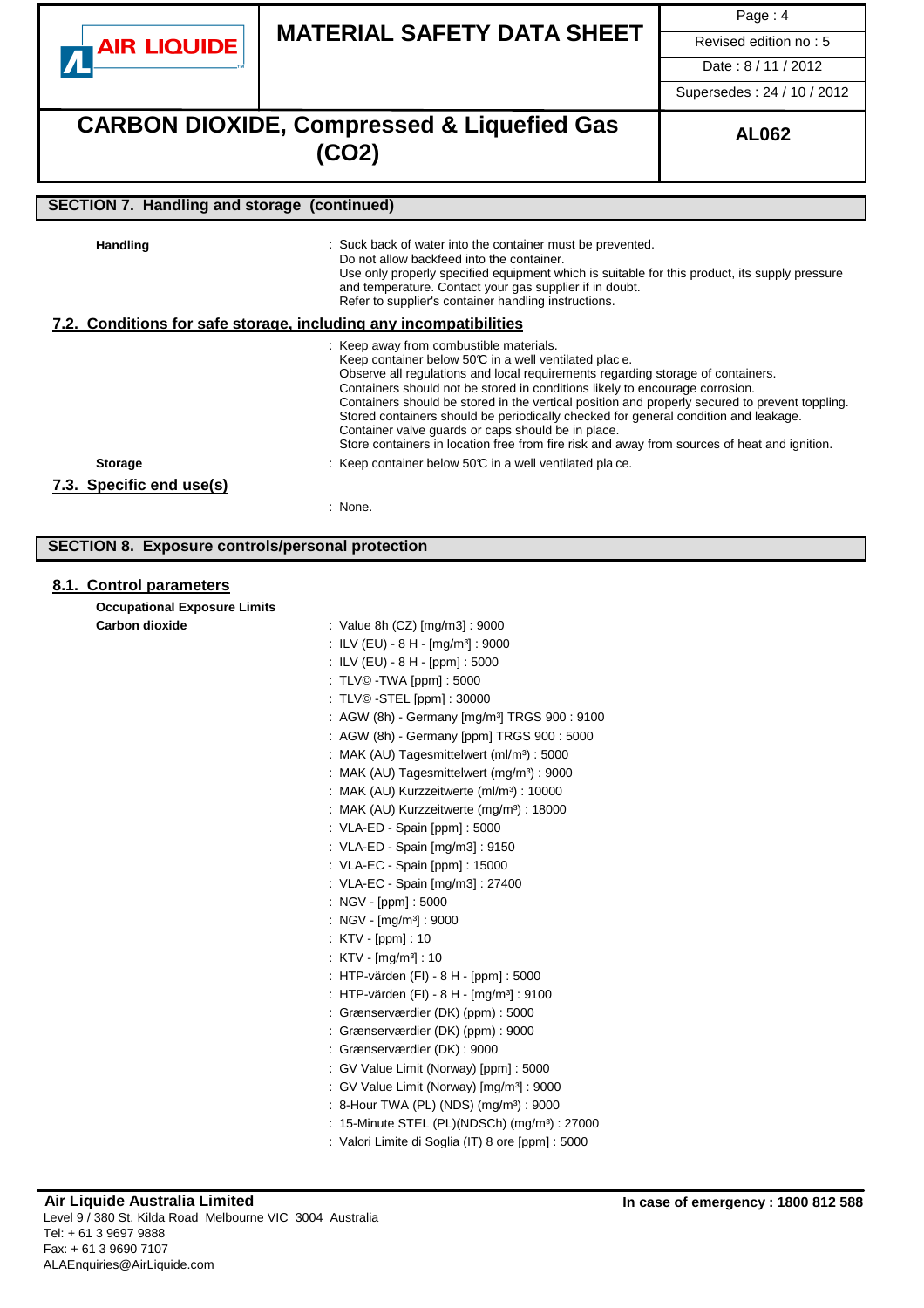

# **MATERIAL SAFETY DATA SHEET** Revised edition no : 5

Page : 5

Date : 8 / 11 / 2012

Supersedes : 24 / 10 / 2012

# **CARBON DIOXIDE, Compressed & Liquefied Gas AL062 (CO2)**

# **SECTION 8. Exposure controls/personal protection (continued)**

|                                                   | : Valori Limite di Soglia (IT) 8 ore [mg/m3] : 9000<br>: TLV-TWA (Belgium) (ppm) : $5000$<br>: TLV-STEL (Belgium) (ppm) : 30000<br>: Value 15min. (CZ) [mg/m3] : 45000                                                                                                                                                                                                                                 |
|---------------------------------------------------|--------------------------------------------------------------------------------------------------------------------------------------------------------------------------------------------------------------------------------------------------------------------------------------------------------------------------------------------------------------------------------------------------------|
| <b>DNEL: Derived no effect level</b>              | : None available.                                                                                                                                                                                                                                                                                                                                                                                      |
| <b>PNEC: Predicted no effect</b><br>concentration | : None available.                                                                                                                                                                                                                                                                                                                                                                                      |
| 8.2. Exposure controls                            |                                                                                                                                                                                                                                                                                                                                                                                                        |
| 8.2.1. Appropriate engineering<br>controls        | : Systems under pressure shoud be regularily checked for leakages.<br>Provide adequate general and local exhaust ventilation.<br>Consider work permit system e.g. for maintenance activities.                                                                                                                                                                                                          |
| e.g. personal protective equipment                | 8.2.2. Individual protection measures, : A risk assessment should be conducted and documented in each work area to assess the<br>risks related to the use of the product and to select the PPE that matches the relevant risk.<br>The following recommendations should be considered.<br>Wear safety glasses with side shields<br>Wear leather safety gloves and safety shoes when handling cylinders. |
| <b>Personal protection</b>                        | : Ensure adequate ventilation.<br>Protect eyes, face and skin from liquid splashes.                                                                                                                                                                                                                                                                                                                    |
| 8.2.3. Environmental exposure<br>controls         | : Refer to local regulations for restriction of emissions to the atmosphere. See section 13 for<br>specific methods for waste gas treatment.                                                                                                                                                                                                                                                           |

# **SECTION 9. Physical and chemical properties**

### **9.1. Information on basic physical and chemical properties**

| Appearance                            |                                                                                                             |
|---------------------------------------|-------------------------------------------------------------------------------------------------------------|
| - Physical state at 20°C / 101.3kPa   | : Liquefied gas.                                                                                            |
| - Colour                              | : Colourless.                                                                                               |
| Odour                                 | : No odour warning properties.                                                                              |
| Odour threshold                       | : Odour threshold is subjective and inadequate to warn for overexposure.                                    |
| pH value                              | : Not applicable for gas-mixtures.                                                                          |
| Molar mass [g/mol]                    | : Not applicable for gases and gas-mixtures.                                                                |
| Melting point $[\mathfrak{C}]$        | .5666                                                                                                       |
| Boiling point [C]                     | $: -78.5$ (s)                                                                                               |
| Critical temperature [C]              | $\therefore$ 30                                                                                             |
| Flash point [°C]                      | : Not applicable for gas-mixtures.                                                                          |
| Evaporation rate (ether=1)            | : Not applicable for gas-mixtures.                                                                          |
| Flammability range [vol% in air]      | : Non flammable.                                                                                            |
| Vapour pressure [20°C]                | $: 57.3 \text{ bar}$<br>Not applicable.                                                                     |
| Relative density, gas (air=1)         | : 1.52                                                                                                      |
| Relative density, liquid (water=1)    | : 1.03                                                                                                      |
| Solubility in water [mg/l]            | : 2000                                                                                                      |
| Partition coefficient n-octanol/water | : Not applicable for gas-mixtures.                                                                          |
| Viscosity at 20℃ [mPa.s]              | : Not applicable.                                                                                           |
| <b>Explosive Properties</b>           | : Not applicable.                                                                                           |
| 9.2. Other information                |                                                                                                             |
| Other data                            | : Gas/vapour heavier than air. May accumulate in confined spaces, particularly at or below<br>ground level. |
| <b>Molecular weight</b>               | : 44                                                                                                        |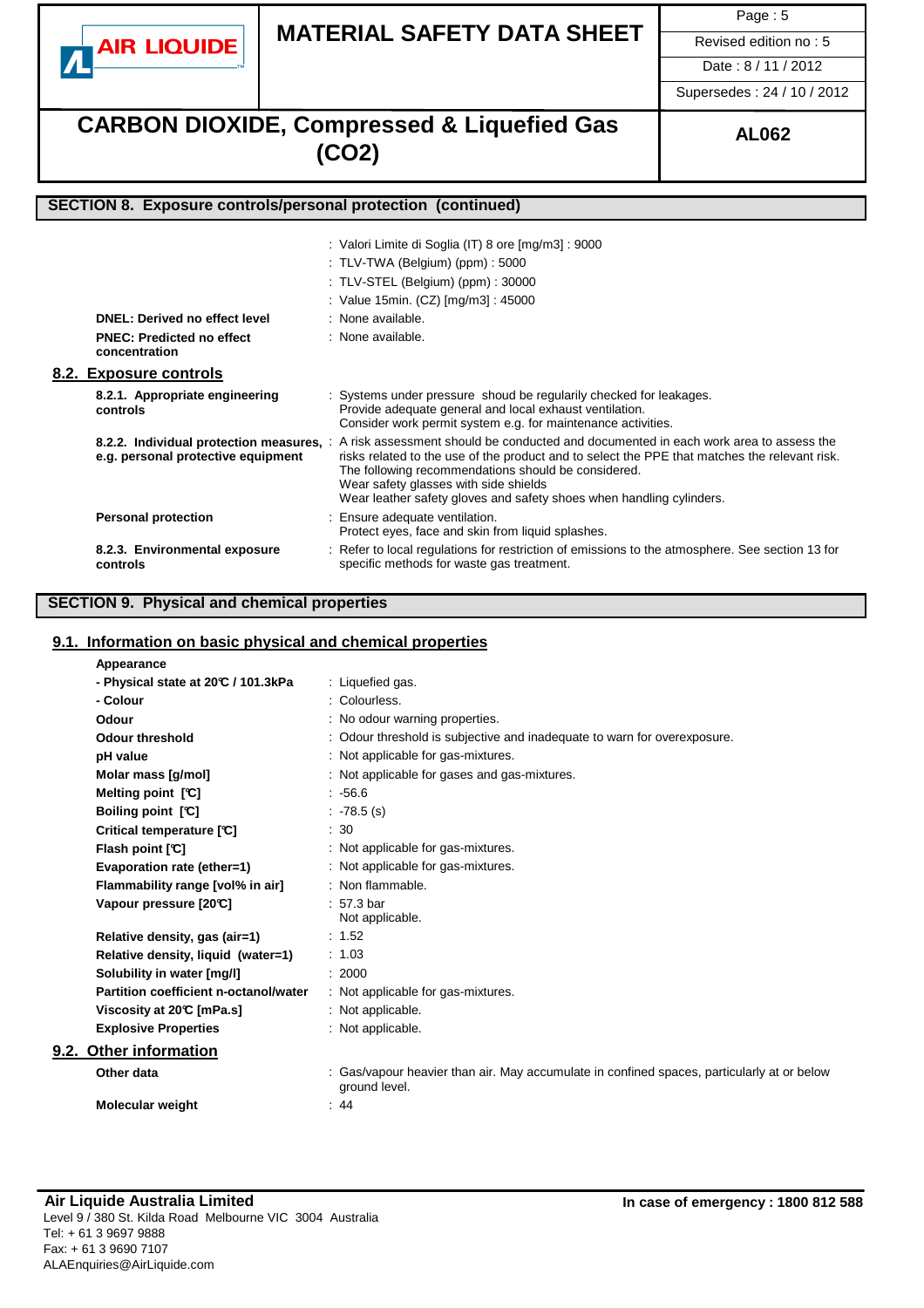

# **MATERIAL SAFETY DATA SHEET** Revised edition no : 5

Page: 6

Date : 8 / 11 / 2012

Supersedes : 24 / 10 / 2012

# **CARBON DIOXIDE, Compressed & Liquefied Gas** AL062 **(CO2)**

# **SECTION 10. Stability and reactivity**

| 10.1. Reactivity                         |                                                                                                                                                                                          |
|------------------------------------------|------------------------------------------------------------------------------------------------------------------------------------------------------------------------------------------|
| <b>Stability and reactivity</b>          | : No reactivity hazard other than the effects described in sub-sections below.<br>: Stable under normal conditions.<br>Liquid spillages can cause embrittlement of structural materials. |
| 10.2. Chemical stability                 |                                                                                                                                                                                          |
|                                          | : Stable under normal conditions.                                                                                                                                                        |
| 10.3. Possibility of hazardous reactions |                                                                                                                                                                                          |
|                                          | : None.                                                                                                                                                                                  |
| 10.4. Conditions to avoid                |                                                                                                                                                                                          |
|                                          | : None.                                                                                                                                                                                  |
| 10.5. Incompatible materials             |                                                                                                                                                                                          |
|                                          | : None.                                                                                                                                                                                  |
| 10.6. Hazardous decomposition products   |                                                                                                                                                                                          |
|                                          | : Under normal conditions of storage and use, hazardous decomposition products should not<br>be produced.                                                                                |

# **SECTION 11. Toxicological information**

### **11.1. Information on toxicological effects**

| <b>Toxicity information</b>       | : In high concentrations cause rapid circulatory insufficiency even at normal levels of oxygen<br>concentration. Symptoms are headache, nausea and vomiting, which may lead to<br>unconsciousness and death |
|-----------------------------------|-------------------------------------------------------------------------------------------------------------------------------------------------------------------------------------------------------------|
| <b>Acute toxicity</b>             | : No known toxicological effects from this product.                                                                                                                                                         |
| Rat inhalation LC50 [ppm/4h]      | : No data available.                                                                                                                                                                                        |
| <b>Skin corrosion/irritation</b>  | : No known effects from this product.                                                                                                                                                                       |
| Serious eye damage/irritation     | : No known effects from this product.                                                                                                                                                                       |
| Respiratory or skin sensitisation | : No known effects from this product.                                                                                                                                                                       |
| <b>STOT-single exposure</b>       | : No known effects from this product.                                                                                                                                                                       |
| <b>STOT-repeated exposure</b>     | : No known effects from this product.                                                                                                                                                                       |
| <b>Aspiration hazard</b>          | : Not applicable for gases and gas-mixtures.                                                                                                                                                                |

# **SECTION 12. Ecological information**

| Toxicitv |
|----------|
|          |

|                                          | : No data available.                                                                                                    |
|------------------------------------------|-------------------------------------------------------------------------------------------------------------------------|
| 12.2. Persistence - degradability        |                                                                                                                         |
|                                          | : No data available.                                                                                                    |
| 12.3. Bioaccumulative potential          |                                                                                                                         |
|                                          | : No data available.                                                                                                    |
| 12.4. Mobility in soil                   |                                                                                                                         |
|                                          | : No data available.                                                                                                    |
| 12.5. Results of PBT and vPvB assessment |                                                                                                                         |
|                                          | : No data available.                                                                                                    |
| 12.6. Other adverse effects              |                                                                                                                         |
| <b>Ecological effects information</b>    | : When discharged in large quantities may contribute to the greenhouse effect.<br>Can cause frost damage to vegetation. |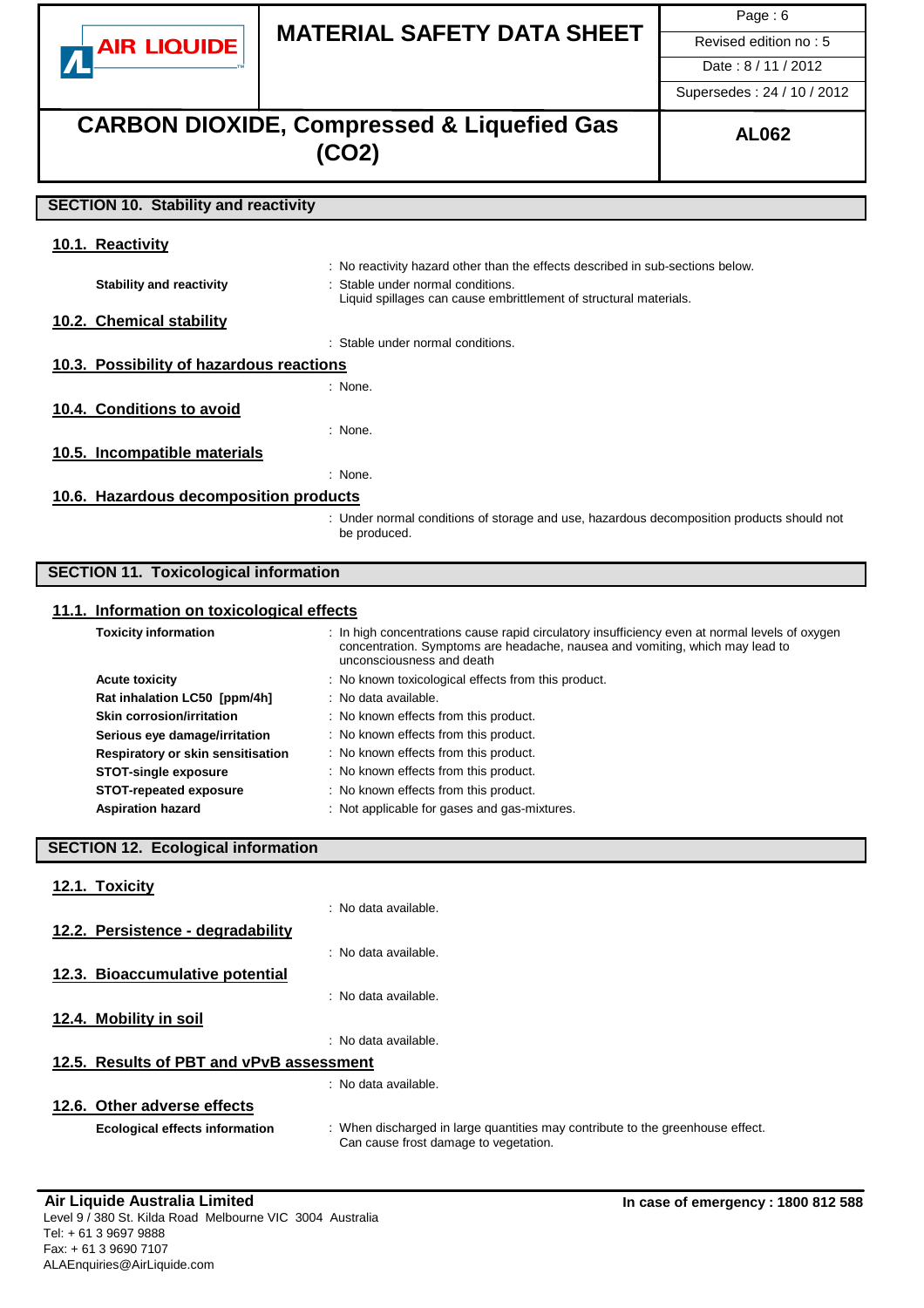|                                                                  |                                                                                                                                                                                                                                                                                                                                                                                                                                                                                                         | Page: 7                    |
|------------------------------------------------------------------|---------------------------------------------------------------------------------------------------------------------------------------------------------------------------------------------------------------------------------------------------------------------------------------------------------------------------------------------------------------------------------------------------------------------------------------------------------------------------------------------------------|----------------------------|
|                                                                  | <b>MATERIAL SAFETY DATA SHEET</b>                                                                                                                                                                                                                                                                                                                                                                                                                                                                       | Revised edition no: 5      |
| <b>AIR LIQUIDE</b>                                               |                                                                                                                                                                                                                                                                                                                                                                                                                                                                                                         | Date: 8/11/2012            |
|                                                                  |                                                                                                                                                                                                                                                                                                                                                                                                                                                                                                         |                            |
|                                                                  |                                                                                                                                                                                                                                                                                                                                                                                                                                                                                                         | Supersedes: 24 / 10 / 2012 |
|                                                                  | <b>CARBON DIOXIDE, Compressed &amp; Liquefied Gas</b><br>(CO2)                                                                                                                                                                                                                                                                                                                                                                                                                                          | <b>AL062</b>               |
| <b>SECTION 12. Ecological information (continued)</b>            |                                                                                                                                                                                                                                                                                                                                                                                                                                                                                                         |                            |
| Effect on the global warming<br>Global warming potential [CO2=1] | : Contains greenhouse gas(es) not covered by 842/2006/EC<br>$\therefore$ 1                                                                                                                                                                                                                                                                                                                                                                                                                              |                            |
| <b>SECTION 13. Disposal considerations</b>                       |                                                                                                                                                                                                                                                                                                                                                                                                                                                                                                         |                            |
| 13.1. Waste treatment methods                                    |                                                                                                                                                                                                                                                                                                                                                                                                                                                                                                         |                            |
| General                                                          | : May be vented to atmosphere in a well ventilated place.<br>Do not discharge into any place where its accumulation could be dangerous.<br>Refer to the code of practice of EIGA (Doc. 30/10 "Disposal of Gases, downloadable at http://<br>www.eiga.org) for more guidance on suitable disposal methods<br>Contact supplier if guidance is required.<br>: Do not discharge into any place where its accumulation could be dangerous.<br>Discharge to atmosphere in large quantities should be avoided. |                            |
|                                                                  | Contact supplier if guidance is required.                                                                                                                                                                                                                                                                                                                                                                                                                                                               |                            |
| 13.2. Additional information                                     | : None.                                                                                                                                                                                                                                                                                                                                                                                                                                                                                                 |                            |
|                                                                  |                                                                                                                                                                                                                                                                                                                                                                                                                                                                                                         |                            |
| <b>SECTION 14. Transport information</b>                         |                                                                                                                                                                                                                                                                                                                                                                                                                                                                                                         |                            |
| <b>UN number</b><br>Labelling ADR, IMDG, IATA                    | : 1013                                                                                                                                                                                                                                                                                                                                                                                                                                                                                                  |                            |
|                                                                  | 2.2 : Non flammable, non toxic gas.                                                                                                                                                                                                                                                                                                                                                                                                                                                                     |                            |
| <b>Land transport (ADR/RID)</b>                                  |                                                                                                                                                                                                                                                                                                                                                                                                                                                                                                         |                            |
| H.I. nr                                                          | $\therefore$ 20                                                                                                                                                                                                                                                                                                                                                                                                                                                                                         |                            |
| UN proper shipping name<br><b>Transport hazard class(es)</b>     | : CARBON DIOXIDE<br>$\therefore$ 2                                                                                                                                                                                                                                                                                                                                                                                                                                                                      |                            |
| <b>Classification code</b>                                       | : 2A                                                                                                                                                                                                                                                                                                                                                                                                                                                                                                    |                            |
| <b>Packing Instruction(s)</b>                                    | : P200                                                                                                                                                                                                                                                                                                                                                                                                                                                                                                  |                            |
| <b>Tunnel Restriction</b>                                        | : C/E Tank carriage: Passage forbidden through tunnels of category C, D and E; Other<br>carriage: Passage forbidden through tunnels of category E                                                                                                                                                                                                                                                                                                                                                       |                            |
| <b>HAZCHEM - Emergency Action Code</b>                           | : 2T<br>$2 =$ Fine water spray.<br>T = Recommended personal protective equipment : Full fire kit and breathing apparatus.<br>Appropriate measures : dilute.                                                                                                                                                                                                                                                                                                                                             |                            |
| Sea transport (IMDG)                                             |                                                                                                                                                                                                                                                                                                                                                                                                                                                                                                         |                            |
| Proper shipping name                                             | : CARBON DIOXIDE                                                                                                                                                                                                                                                                                                                                                                                                                                                                                        |                            |
| <b>Class</b>                                                     | $\therefore$ 2.2                                                                                                                                                                                                                                                                                                                                                                                                                                                                                        |                            |
| <b>Emergency Schedule (EmS) - Fire</b>                           | : F C                                                                                                                                                                                                                                                                                                                                                                                                                                                                                                   |                            |
| Emergency Schedule (EmS) - Spillage : S-V                        |                                                                                                                                                                                                                                                                                                                                                                                                                                                                                                         |                            |
| <b>Packing instruction</b>                                       | : P200                                                                                                                                                                                                                                                                                                                                                                                                                                                                                                  |                            |
| Air transport (ICAO-TI / IATA-DGR)                               |                                                                                                                                                                                                                                                                                                                                                                                                                                                                                                         |                            |
| Proper shipping name (IATA)                                      | : CARBON DIOXIDE                                                                                                                                                                                                                                                                                                                                                                                                                                                                                        |                            |
| <b>Class</b>                                                     | : 2.2                                                                                                                                                                                                                                                                                                                                                                                                                                                                                                   |                            |
| <b>Passenger and Cargo Aircraft</b>                              | : Allowed.                                                                                                                                                                                                                                                                                                                                                                                                                                                                                              |                            |
| Packing instruction - Passenger and<br><b>Cargo Aircraft</b>     | : 200                                                                                                                                                                                                                                                                                                                                                                                                                                                                                                   |                            |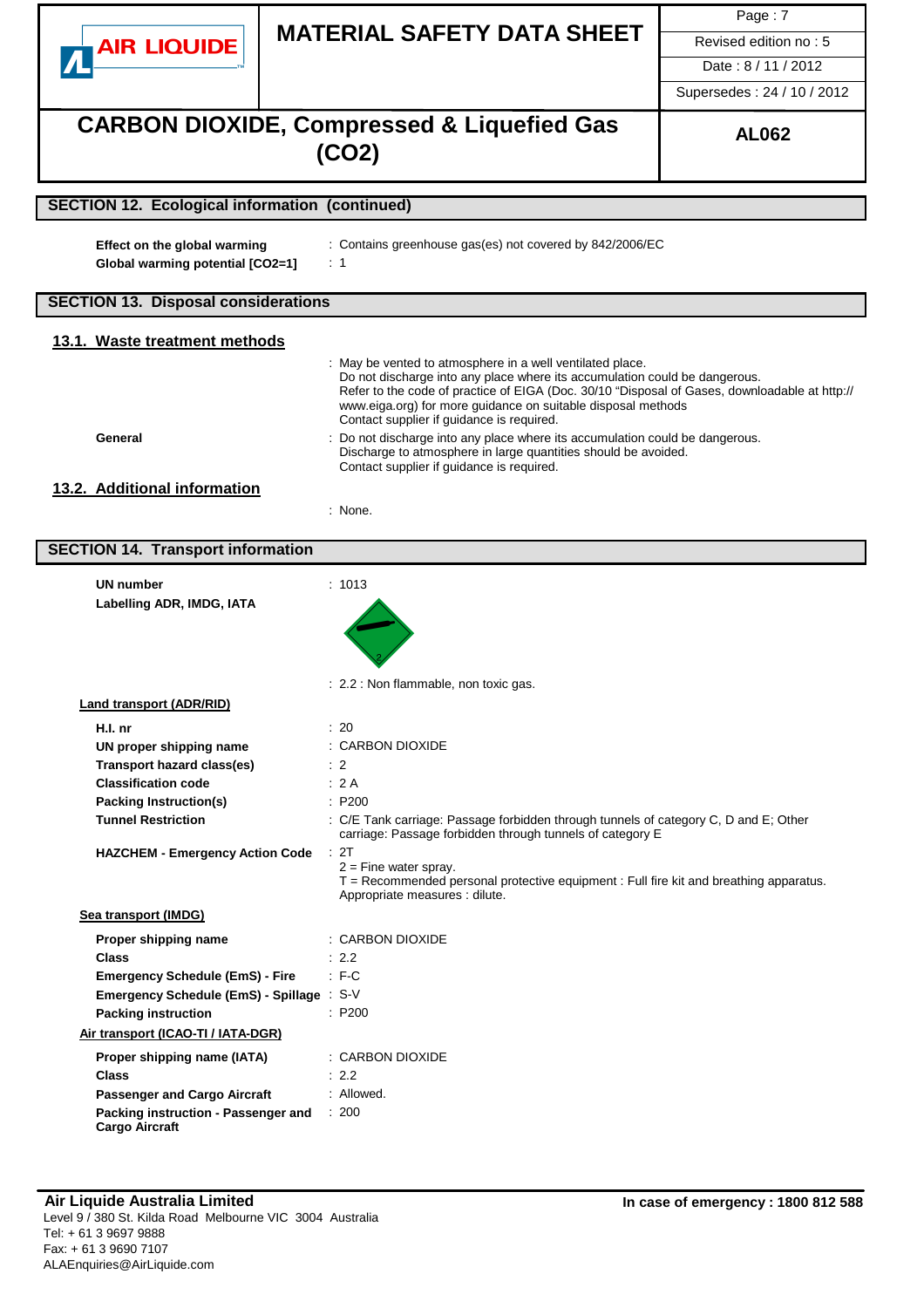

# **MATERIAL SAFETY DATA SHEET** Revised edition no: 5

Page : 8

Date : 8 / 11 / 2012

Supersedes : 24 / 10 / 2012

# **CARBON DIOXIDE, Compressed & Liquefied Gas (CO2)**

## **SECTION 14. Transport information (continued)**

**Packing instruction - Cargo Aircraft** : 200

**only**

### **Special precautions for user**

|                                        | : Avoid transport on vehicles where the load space is not separated from the driver's<br>compartment.<br>Ensure vehicle driver is aware of the potential hazards of the load and knows what to do in the<br>event of an accident or an emergency.<br>Before transporting product containers :<br>- Ensure there is adequate ventilation.<br>- Ensure that containers are firmly secured.<br>- Ensure cylinder valve is closed and not leaking.<br>- Ensure valve outlet cap nut or plug (where provided) is correctly fitted.<br>- Ensure valve protection device (where provided) is correctly fitted. |
|----------------------------------------|---------------------------------------------------------------------------------------------------------------------------------------------------------------------------------------------------------------------------------------------------------------------------------------------------------------------------------------------------------------------------------------------------------------------------------------------------------------------------------------------------------------------------------------------------------------------------------------------------------|
| <b>Labelling ADR</b>                   | : 2.2 : Non flammable, non toxic gas.                                                                                                                                                                                                                                                                                                                                                                                                                                                                                                                                                                   |
| In case of spillage and/or leakage     | : Clean up even minor leaks or spills if possible without unecessary risk.                                                                                                                                                                                                                                                                                                                                                                                                                                                                                                                              |
| Other transport information            | : Avoid transport on vehicles where the load space is not separated from the driver's<br>compartment.<br>Ensure vehicle driver is aware of the potential hazards of the load and knows what to do in the<br>event of an accident or an emergency.<br>Before transporting product containers :<br>- Ensure that containers are firmly secured.<br>- Ensure there is adequate ventilation.<br>- Compliance with applicable regulations.                                                                                                                                                                   |
| <b>Personal precautions</b>            | : The driver shall not attempt to deal with any fire of the load.                                                                                                                                                                                                                                                                                                                                                                                                                                                                                                                                       |
| Emergency action in case of accident : | Stop the engine.<br>No naked lights. No smoking.<br>Mark roads and warns other road users.<br>Keep public away from danger area.<br>NOTIFY POLICE AND FIRE BRIGADE IMMEDIATELY.                                                                                                                                                                                                                                                                                                                                                                                                                         |
| <b>Additional information</b>          | : None.                                                                                                                                                                                                                                                                                                                                                                                                                                                                                                                                                                                                 |

### **SECTION 15. Regulatory information**

### **15.1. Safety, health and environmental regulations/legislation specific for the substance or mixture**

| <b>EU</b> legislation            |                                                         |
|----------------------------------|---------------------------------------------------------|
| Seveso directive 96/82/EC        | : Not covered.                                          |
| <b>National legislation</b>      |                                                         |
|                                  | : Ensure all national/local regulations are observed.   |
| 15.2. Chemical Safety Assessment |                                                         |
|                                  | A CSA does not need to be carried out for this product. |

## **SECTION 16. Other information**

| Indication of changes                              | : Revised safety data sheet in accordance with commisssion regulation (EU) No 453/2010                                                                                                                                                                                                                                      |
|----------------------------------------------------|-----------------------------------------------------------------------------------------------------------------------------------------------------------------------------------------------------------------------------------------------------------------------------------------------------------------------------|
| <b>Training advice</b>                             | : Asphyxiant in high concentrations.<br>Receptacle under pressure.<br>May cause frostbite.<br>Keep container in a well-ventilated place.<br>Do not breathe the gas.<br>Ensure all national/local regulations are observed.<br>The hazard of asphyxiation is often overlooked and must be stressed during operator training. |
| List of full text of H-statements in<br>section 3. | : H280 - Contains gas under pressure; may explode if heated.                                                                                                                                                                                                                                                                |
| <b>Further information</b>                         | : Classification in accordance with calculation methods of regulation (EC) 1272/2008 CLP / (<br>EC) 1999/45 DPD.<br>This Safety Data Sheet has been established in accordance with the applicable European<br>Union legislation.                                                                                            |

#### **Air Liquide Australia Limited In case of emergency : 1800 812 588** Level 9 / 380 St. Kilda Road Melbourne VIC 3004 Australia Tel: + 61 3 9697 9888 Fax: + 61 3 9690 7107 ALAEnquiries@AirLiquide.com